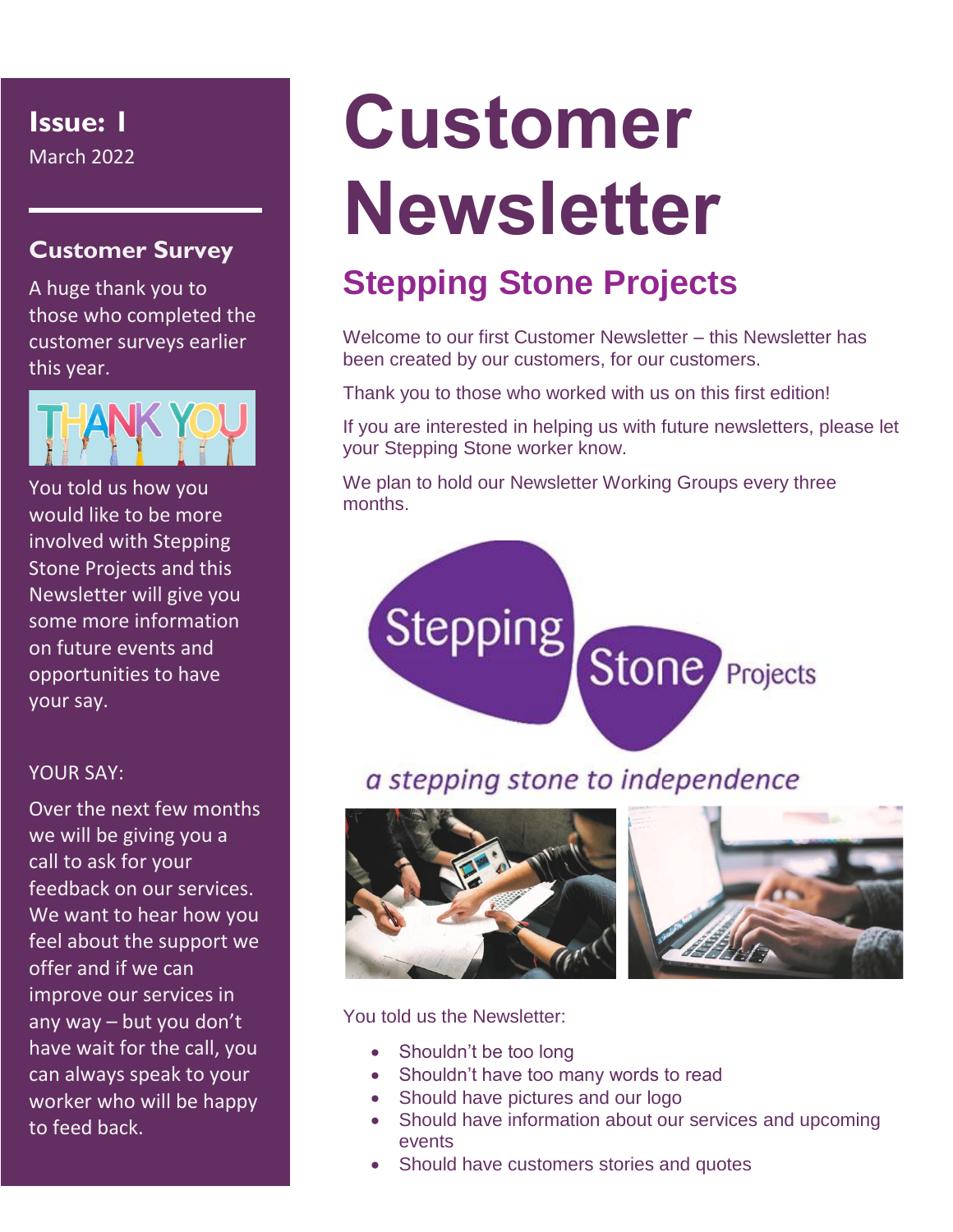**Daily Reminders**

*1.The past cannot be changed.*

*2.Opinions don't define your reality*

*3. Everyone's Journey is different*

*4.Things always get better with time*

*5.Positive thoughts create positive things*

*6.Smiles are contagious*

*7. Kindness is free*

*8.You only fail if you quit*



Do you have any top tips or positive stories you want to share? Let us know if you do and we will include them in the next issue.

# **What's happening at SSP…..**

## Events Program

Through the survey you told us what kind of events and activities would interest you so we will be sending out a program in the next few weeks. Some of your ideas included:

- Cooking Sessions
- Gaming Day
- Walking Group/Outdoor Activities
- Boxing
- Arts & Crafts

### Customer Forum

We want you to have your say on how we deliver our services and how we can include you in our organisation. The Customer Forum will meet twice a year. If you want to be part of this, please let your worker know.

### 'Your Say'

Some of you told us that you wanted to be involved but didn't fancy attending face to face meetings.

This newsletter can be your chance to have 'your say' so please put forward anything you want us to include.

This could be art work, poems, a quote, useful tips for our other customers, a short story on your journey with Stepping Stone Projects….

One customer has said she would like to write her own section of the Newsletter – look out for this in the next issue!

The following page is a poem from one of our customers in Hyndburn – we hope you enjoy reading it as much as we did……